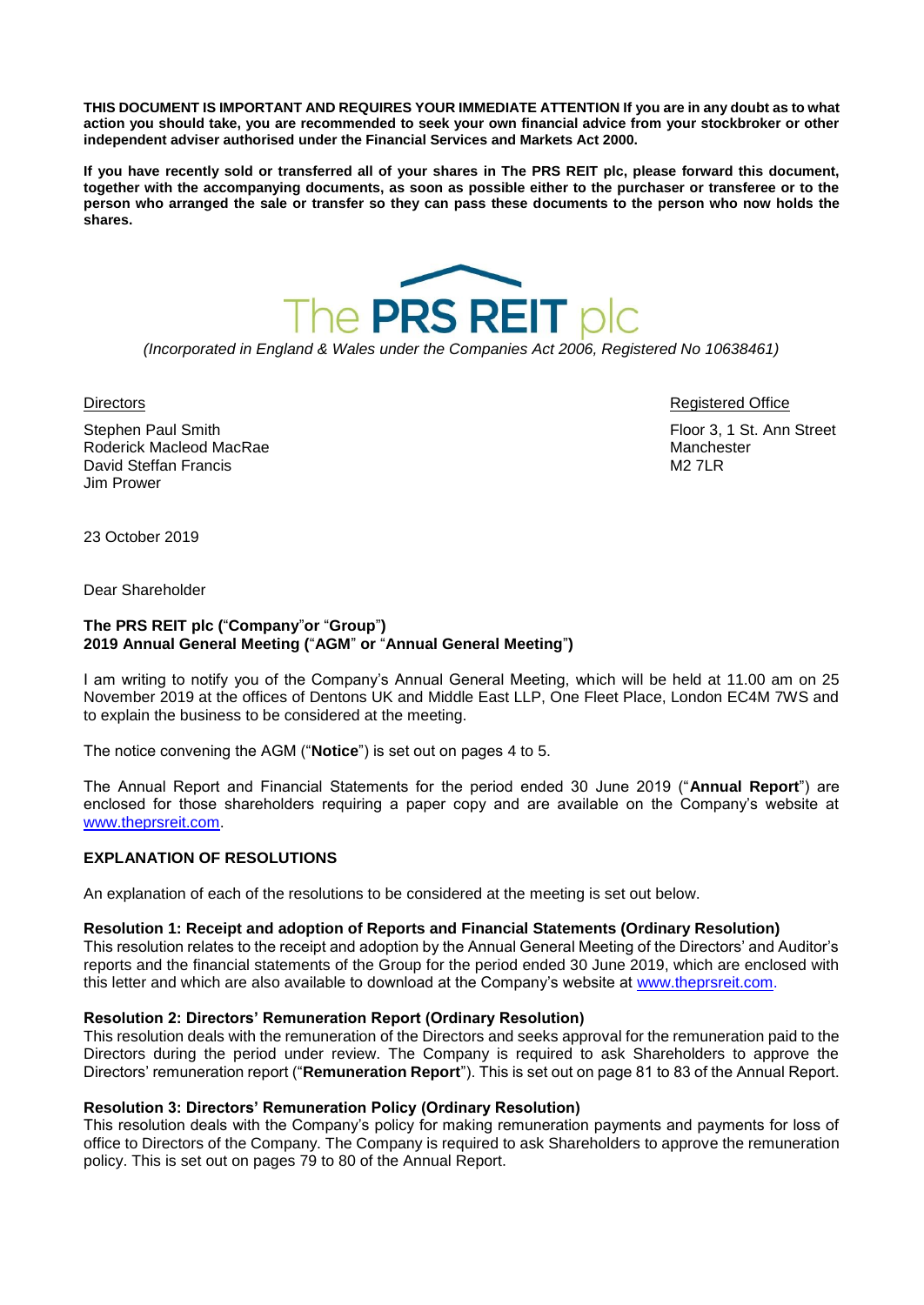## **Resolution 4: Re-election of Director (Ordinary Resolution)**

The UK Corporate Governance Code requires that any Director appointed by the Board shall hold office only until the conclusion of business at the first annual general meeting of the Company following their appointment and shall then be eligible for re-election at that meeting. This resolution proposes the re-election of Jim Prower as a non-executive director of the Company.

Jim Prower's biography is on page 56 of the Annual Report.

## **Resolution 5: Re-appointment of the auditor (Ordinary Resolution)**

The resolution is proposed to re-appoint RSM UK Audit LLP as auditor until the next annual general meeting at which financial statements are laid before the Company.

# **Resolution 6: Remuneration of the auditor (Ordinary Resolution)**

This resolution is proposed to authorise the Audit Committee to fix the remuneration of the auditor, RSM UK Audit LLP.

## **Resolution 7: General Authority to Allot Shares (Ordinary Resolution)**

This resolution deals with the Directors' authority to allot shares or grant rights to subscribe for or to convert any security into shares up to a maximum nominal amount of £1,650,924, which represents approximately 33.33 per cent of the Company's issued ordinary shares (excluding treasury shares) as at 23 October 2019. The authority granted by this resolution will expire on the conclusion of the next annual general meeting of the Company or, if earlier, the date that is eighteen months from the date of passing this resolution.

## **Resolution 8 and 9: Disapplication of Pre-emption Rights (Special Resolutions)**

These resolutions will, if passed, give the Directors power, pursuant to the authority to allot granted by resolution 7, to allot shares or grant rights to subscribe for or to convert any security into shares or sell treasury shares for cash without first offering them to existing shareholders in proportion to their existing holdings up to a maximum nominal amount of, in aggregate, £990,556 which represents approximately 20 per cent of the Company's issued ordinary share capital (excluding treasury shares) as at 23 October 2019.

In the event that resolution 8 is passed, but resolution 9 is not passed, the Directors will only be authorised to issue ordinary shares up to an aggregate nominal value of £495,278, which represents approximately 10 per cent of the Company's issued ordinary share capital.

Resolutions 8 and 9 will allow the Company to carry out one or more tap issues, in aggregate, up to 20 per cent of the number of ordinary shares in issue at the Annual General Meeting and thus to pursue specific investment opportunities in a timely manner in the future and without the requirement to publish a prospectus and incur the associated costs.

The Directors are aware that the combined authority to dis-apply pre-emption rights in respect of up to 20 per cent of the Company's issued ordinary share capital sought under resolutions 8 and 9 is higher than the 10 per cent typically sought by investment companies. However, the Directors believe that a higher authority is justified to enable the Company to fund future acquisitions of PRS development sites or portfolios of PRS units in line with its investment policy.

It is intended that any new ordinary shares issued under this authority will be at a minimum issue price equal to the prevailing NAV per ordinary share at the time of allotment to thereby avoid any dilution of the NAV of the then existing ordinary shares held by shareholders.

#### **Resolution 10: Directors Authority for market purchase of Own Shares (Special Resolution)**

This resolution seeks authority for the Company to make market purchases of its own ordinary shares and is proposed as a special resolution. If passed, the resolution gives authority for the Company to purchase up to 14.99 per cent of the issued ordinary share capital of the Company immediately following the passing of the resolution.

The resolution specifies the minimum and maximum prices, which may be paid for any ordinary shares purchased under this authority. The authority will expire on the earlier of the conclusion of the Company's 2020 annual general meeting and the date that is eighteen months from the date the resolution is passed.

The Directors do not currently have any intention of exercising the authority granted by this resolution. The Directors will only exercise the authority to purchase ordinary shares where they consider that such purchases will be in the best interests of shareholders generally and will result in an increase in earnings per ordinary share. The Company may either cancel any shares it purchases under this authority or transfer them into treasury (and subsequently sell or transfer them out of treasury or cancel them).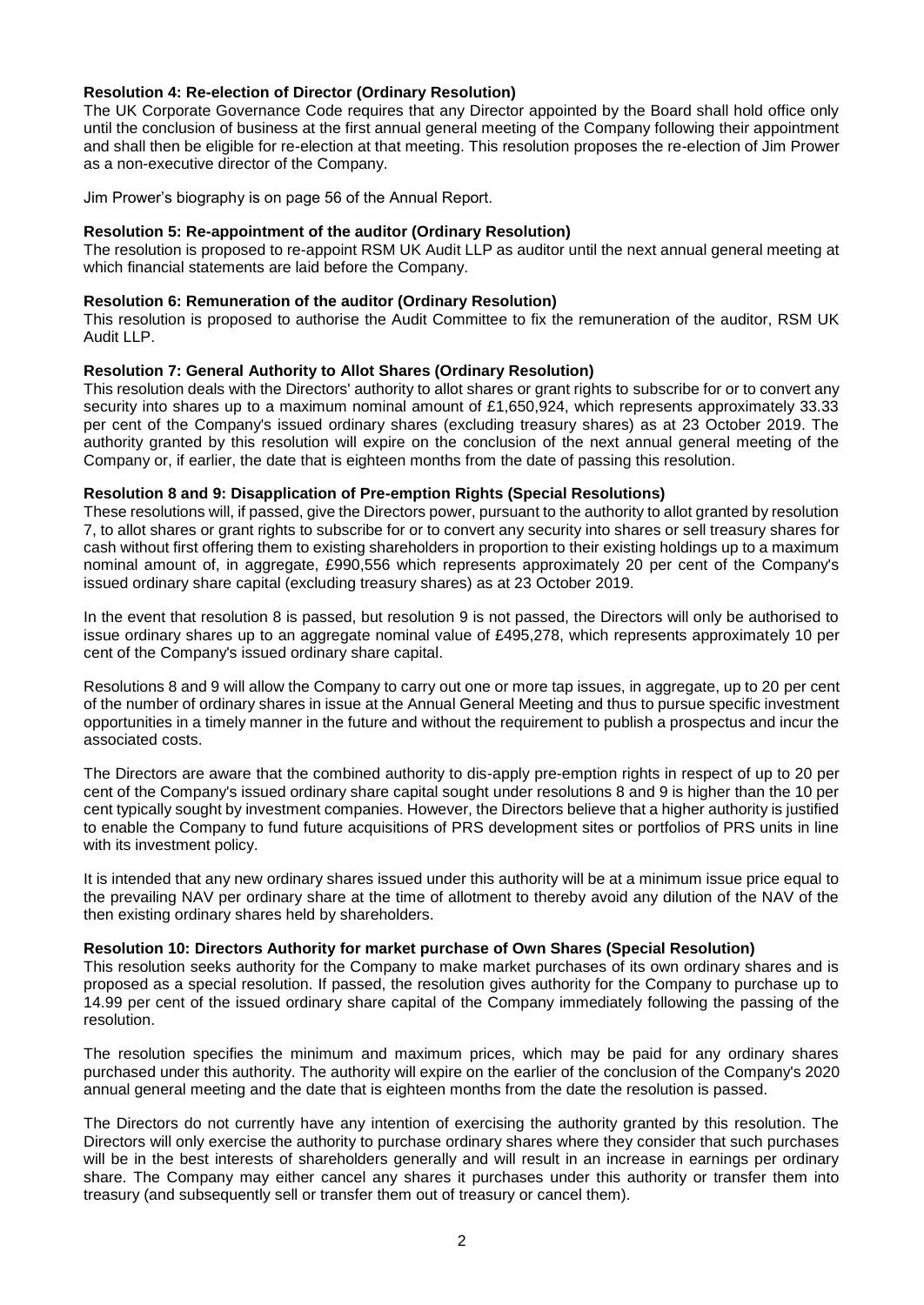## **Attendance at the AGM and Appointment of Proxies**

If you are unable to attend, you may wish to appoint a proxy (or proxies) to attend and vote on your behalf. The form of proxy for use at the Annual General Meeting is enclosed with this letter. You are asked to complete and return it to PXS, Link Asset Services, 34 Beckenham Road, Beckenham, Kent, BR3 4TU, as soon as possible and in any event so as to be received not later than 11.00 am on 21 November 2019. Alternatively, CREST members may choose to utilise the CREST voting service. Full details are set out in the notes to this Notice on pages 6 to 9 of this document. The return of a form of proxy will not prevent you from attending the Annual General Meeting and voting in person should you wish to do so.

#### **Recommendation**

The Directors of the Company consider that all the proposals to be considered at the Annual General Meeting are in the best interests of the Company and its shareholders as a whole and are most likely to promote the success of the Company. The Directors unanimously recommend that you vote in favour of all the proposed resolutions as they intend to do in respect of their own beneficial holdings currently amounting to 0.05 per cent of the issued share capital of the Company.

Yours sincerely

**Stephen Smith Chairman**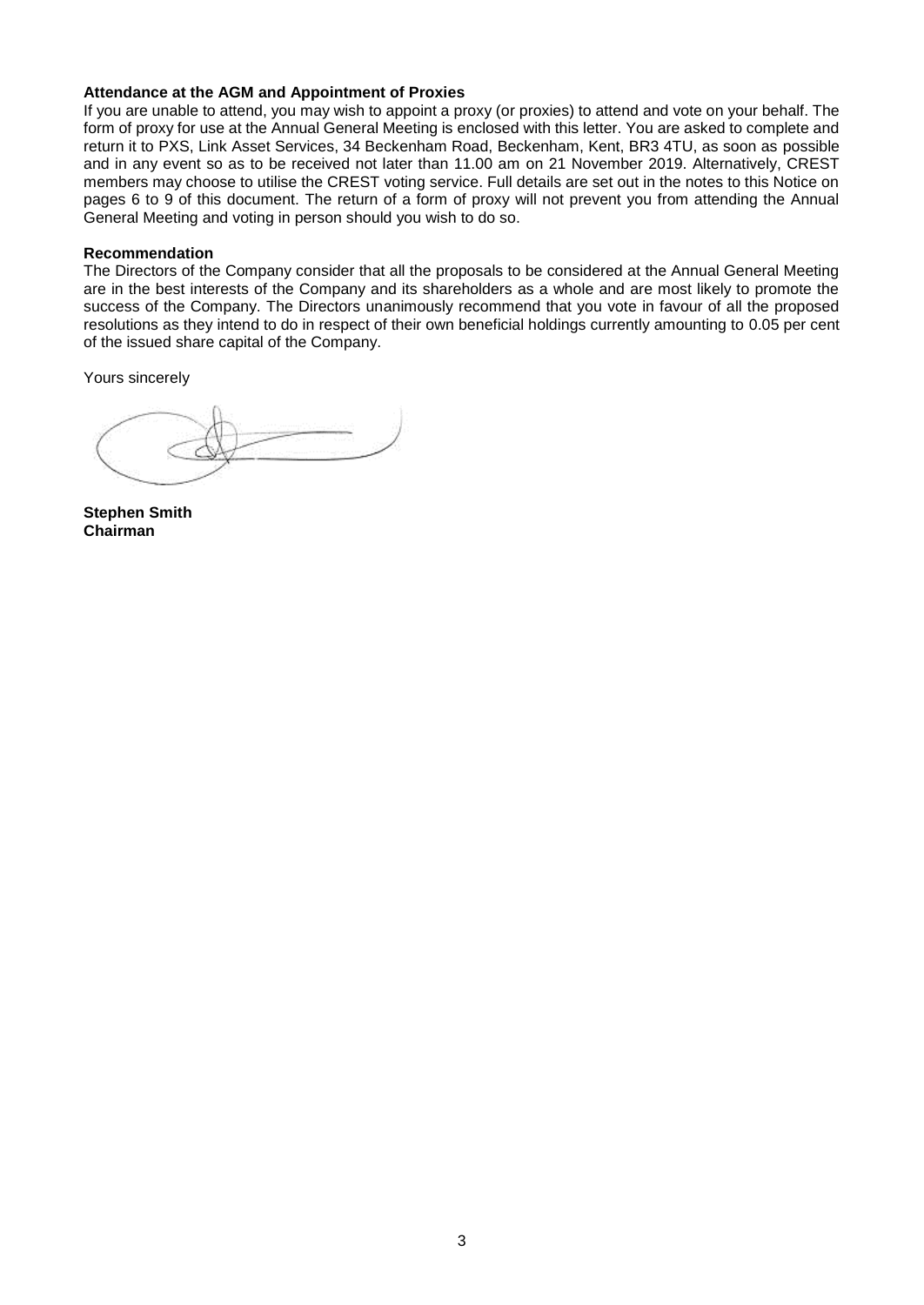## **NOTICE OF ANNUAL GENERAL MEETING**

Notice is hereby given that the Annual General Meeting ("**Meeting**") of The PRS REIT plc ("**Company**") will be held at the offices of Dentons UK and Middle East LLP at One Fleet Place, London EC4M 7WS on 25 November 2019 at 11.00 am.

You will be asked to consider and vote on the resolutions below. Resolutions 1 to 7 will be proposed as ordinary resolutions and resolutions 8 to 10 will be proposed as special resolutions.

## **ORDINARY RESOLUTIONS**

- 1. To receive and adopt the Company's Annual Report for the period ended 30 June 2019 together with the directors' report and auditor's report on those accounts.
- 2. To approve the directors' remuneration report, set out on pages 81 to 83 of the Company's Annual Report for the period ended 30 June 2019.
- 3. To approve the directors' remuneration policy, as set out on pages 79 to 80 of the Company's Annual Report for the period ended 30 June 2019, which takes effect immediately after the end of the annual general meeting.
- 4. To re-elect Jim Prower as a director of the Company.
- 5. To reappoint RSM UK Audit LLP as the Company's auditor to hold office from the conclusion of this meeting until the conclusion of the next annual general meeting at which accounts are laid before the Company.
- 6. To authorise the audit committee of the Company to determine the auditor's remuneration.
- 7. To authorise the directors of the Company, in accordance with section 551 of the Act, to be generally and unconditionally authorised to allot shares or grant rights to subscribe for or to convert any security into shares up to an aggregate nominal amount of £1,650,924 provided that this authority shall, unless renewed, varied or revoked by the Company, expire on the earlier of the conclusion of the next annual general meeting of the Company and 18 months after the passing of this resolution, save that the Company may, before such expiry, make offers or enter into agreements which would or might require shares to be allotted or rights to subscribe for or to convert any security into shares to be granted after this authority has expired.

Resolution 7 revokes and replaces all unexercised authorities previously granted to the directors of the Company in accordance with section 551 of the Act to allot shares or grant rights to subscribe for or to convert any security into shares but without prejudice to any allotment of shares or grant of rights already made, offered or agreed to be made pursuant to such authorities.

#### **SPECIAL RESOLUTIONS**

8. To authorise the directors of the Company (subject to the passing of resolution 7), to allot shares or grant rights to subscribe for or to convert any security into shares for cash under the authority conferred by that resolution and/or to sell ordinary shares held by the Company as treasury shares as if section 561 of the Act did not apply to any such allotment or sale, provided that such authority shall be limited to the allotment of shares or grant rights to subscribe for or to convert any security into shares or sale of treasury shares to any person up to an aggregate nominal amount of £495,278.

The authority granted by this resolution shall, unless renewed, varied or revoked by the Company, expire on the earlier of the conclusion of the next annual general meeting of the Company and 18 months after the passing of this resolution, save that the Company may, before such expiry, make offers or enter into agreements during the relevant period which would or might require shares to be allotted or rights to subscribe for or to convert any security into shares to be granted after this authority has expired.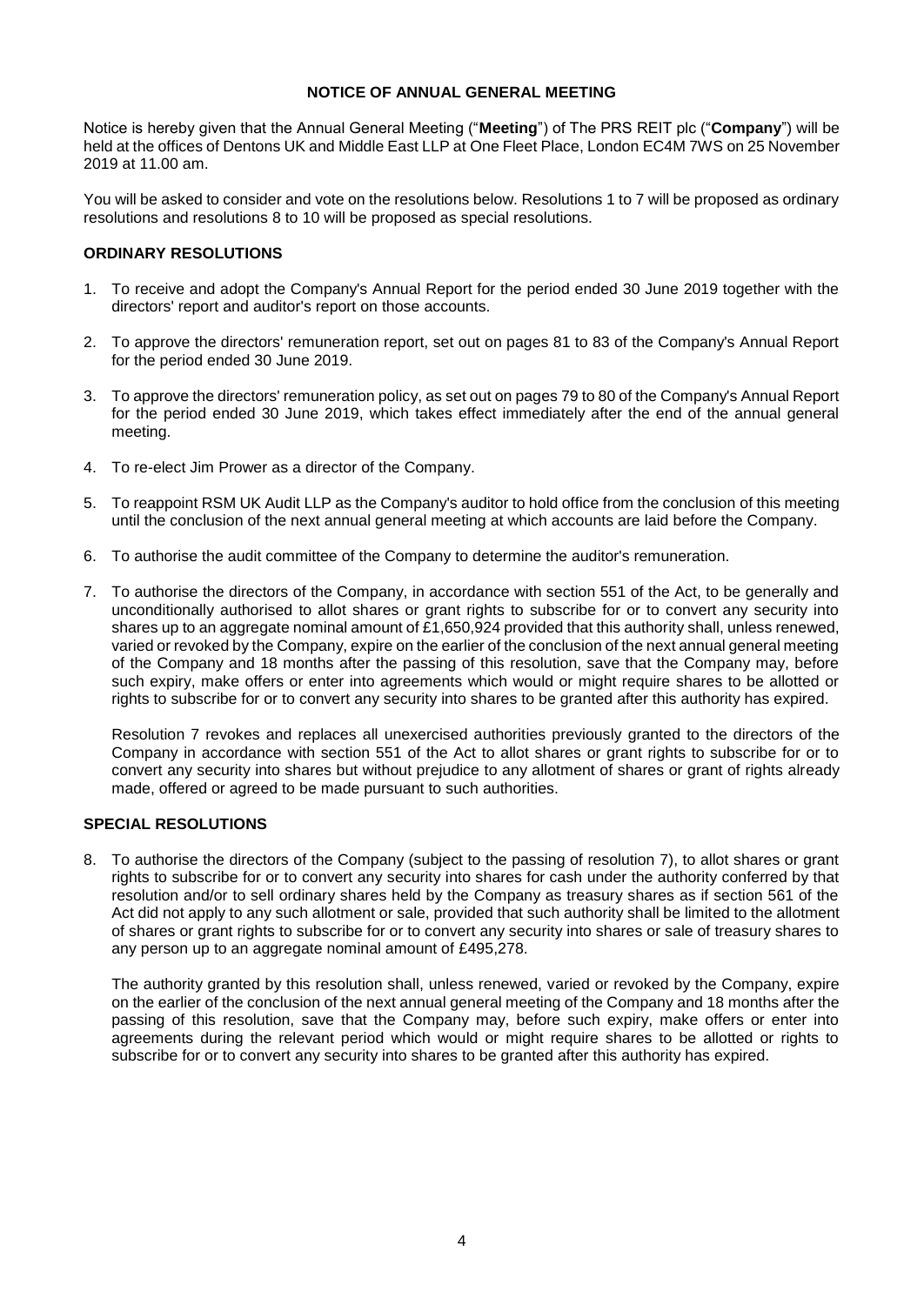9. To authorise the directors of the Company (subject to the passing of resolution 7 and in addition to the authority granted in resolution 8), allot shares or grant rights to subscribe for or to convert any security into shares for cash under the authority conferred by that resolution and/or to sell ordinary shares held by the Company as treasury shares as if section 561 of the Act did not apply to any such allotment or sale, provided that such authority shall be limited to the allotment of shares or grant rights to subscribe for or to convert any security into shares or sale of treasury shares to any person up to an aggregate nominal amount of £495,278.

The authority granted by this resolution shall, unless renewed, varied or revoked by the Company, expire on the earlier of the conclusion of the next annual general meeting of the Company and 18 months after the passing of this resolution, save that the Company may, before such expiry, make offers or enter into agreements during the relevant period which would or might require shares to be allotted or rights to subscribe for or to convert any security into shares to be granted after this authority has expired.

- 10. To authorise the Company generally and unconditionally to make market purchases (within the meaning of section 693(4) of the Act) of ordinary shares of £0.01 each provided that:
	- (a) the maximum aggregate number of ordinary shares that may be purchased is 14.99 per cent of the issued ordinary share capital immediately following the passing of this resolution;
	- (b) the minimum price (excluding expenses) which may be paid for each ordinary share is £0.01;
	- (c) the maximum price (excluding expenses) which may be paid for each ordinary share is the higher of: (i) 5 per cent above the average of the mid-market values of the ordinary shares for the five business days before the purchase is made; or (ii) the higher of the price of the last independent trade and the highest current independent bid for the ordinary shares; and
	- (d) the authority conferred will expire on the conclusion of the Company's next annual general meeting or, if earlier, the date that is 18 months after the passing of this resolution, save that the Company may, before the expiry of the authority granted by this resolution, enter into a contract to purchase ordinary shares which will or may be executed wholly or partly after the expiry of such authority.

By Order of the Board

M Daselder

Sigma Capital Property Ltd Company Secretary

18 Alva Street, Edinburgh EH2 4QG Registered No. SC219919

23 October 2019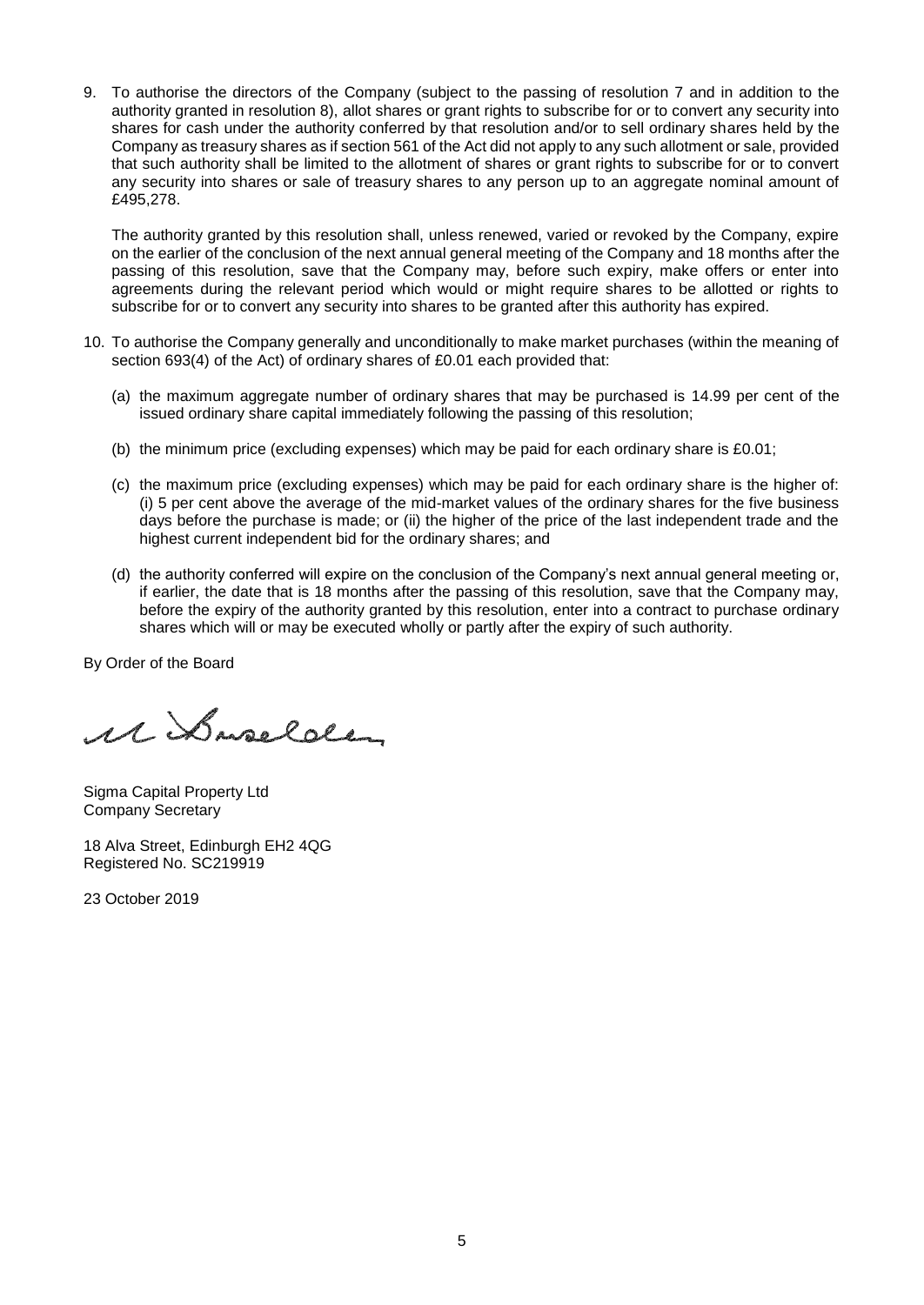## **NOTES TO THE NOTICE OF ANNUAL GENERAL MEETING**

## **Entitlement to attend and vote**

1. Only those shareholders registered in the Company's register of members at close of business on 21 November 2019; or, if this meeting is adjourned, at close of business on the day two days prior to the adjourned meeting, shall be entitled to attend, speak and vote at the meeting. Changes to the register of members after the relevant deadline shall be disregarded in determining the rights of any person to attend and vote at the meeting.

#### **Website giving information regarding the meeting**

2. Information regarding the meeting, including the information required by section 311A of the Companies Act 2006 can be found at [www.theprsreit.com.](http://www.theprsreit.com/)

## **Appointment of proxies**

- 3. If you are a shareholder who is entitled to attend and vote at the meeting, you are entitled to appoint one or more proxies to exercise all or any of your rights to attend, speak and vote at the meeting. The form of proxy is enclosed with this notice of meeting. A proxy does not need to be a shareholder of the Company but must attend the meeting to represent you. You can only appoint a proxy using the procedures set out in these notes and the notes to the proxy form.
- 4. If you are not a member of the Company but you have been nominated by a member of the Company to enjoy information rights, you do not have a right to appoint any proxies under the procedures set out in this "Appointment of proxies" section. Please read the section "Nominated persons" below.
- 5. You may appoint more than one proxy provided each proxy is appointed to exercise the rights attached to a different share or shares held by that shareholder. . You will need to state clearly on each proxy form the number of shares in relation to which the proxy is appointed. Failure to specify the number of shares to which each proxy appointment relates or specifying a number in excess of those held by the shareholder will result in the proxy appointment being invalid. If you wish your proxy to speak on your behalf at the meeting you will need to appoint your own choice of proxy (not the chairman) and give your instructions directly to them.
- 6. Shareholders can:
	- (a) Appoint a proxy or proxies and give proxy instructions by returning the enclosed proxy form by post (see note 8).
	- (b) Register their proxy appointment electronically (see note 9)
	- (c) If a CREST member, register their proxy appointment by utilising the CREST electronic proxy appointment service (see note 10).
- 7. A vote withheld is not a vote in law, which means that the vote will not be counted in the calculation of votes for or against the resolution. If you either select the "Discretionary" option or if no voting indication is given, your proxy will vote or abstain from voting at his or her discretion. Your proxy will vote (or abstain from voting) as he or she thinks fit in relation to any other matter which is put before the meeting.

#### **Appointment of proxy by post**

8. The notes to the proxy form explain how to direct your proxy how to vote on each resolution or withhold their vote.

To appoint a proxy using the proxy form, the form must be:

- (a) completed and signed;
- (b) sent or delivered to Link Asset Services at PXS, Link Asset Services, 34 Beckenham Road, Beckenham, Kent, BR3 4TU; and
- (c) received by Link Asset Services no later than 11.00 am on 21 November 2019.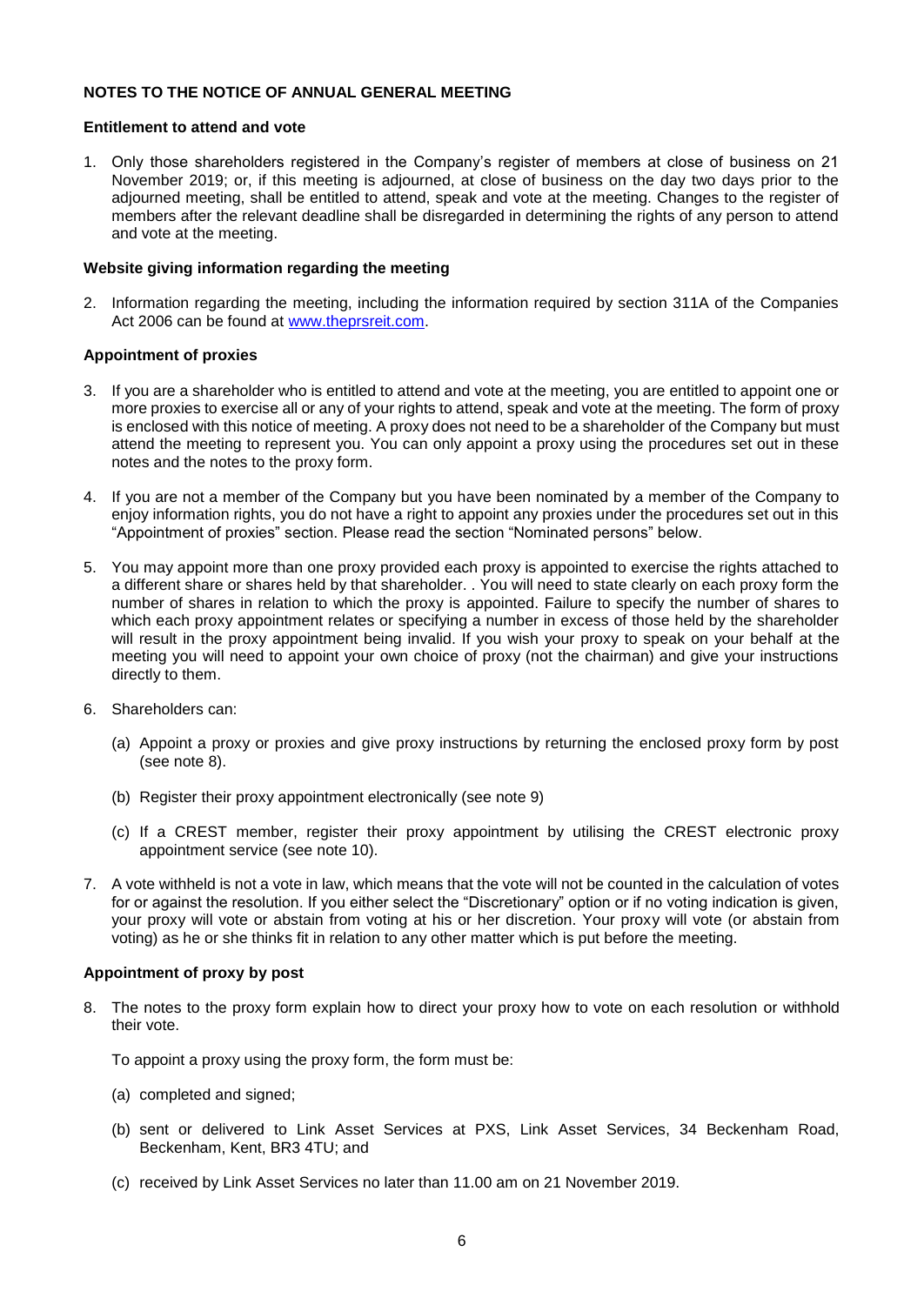In the case of a shareholder which is a company, the proxy form must be executed under its common seal or signed on its behalf by an officer of the company or an attorney for the company.

Any power of attorney or any other authority under which the proxy form is signed (or a duly certified copy of such power or authority) must be included with the proxy form.

If you have not received a proxy form and believe that you should have one, or if you require additional proxy forms, please contact Link Asset Services on 0871 664 0300.

#### **Appointment of proxies electronically**

9. You may submit your proxy electronically using the share portal service at [www.signalshares.com.](http://www.signalshares.com/) Shareholders can use this service to vote or appoint a proxy online. Shareholders will need to use the unique personal identification Investor Code (this can be found on your share certificate). For an electronic proxy appointment to be valid, your appointment must be received by Link Asset Services no later than 11.00 am on 21 November 2019.

## **Appointment of proxies through CREST**

10. CREST members who wish to appoint a proxy or proxies by utilising the CREST electronic proxy appointment service may do so for the meeting and any adjournment(s) of it by using the procedures described in the CREST Manual (available via www.euroclear.com). CREST Personal Members or other CREST sponsored members, and those CREST members who have appointed a voting service provider(s), should refer to their CREST sponsor or voting service provider(s), who will be able to take the appropriate action on their behalf.

For a proxy appointment or instructions made using the CREST service to be valid, the appropriate CREST message (a "**CREST Proxy Instruction**") must be properly authenticated in accordance with Euroclear UK & Ireland Limited's ("**EUI**") specifications and must contain the information required for such instructions, as described in the CREST Manual. The message, regardless of whether it constitutes the appointment of a proxy or is an amendment to the instruction given to a previously appointed proxy, must, in order to be valid, be transmitted so as to be received by Link Asset Services (ID RA10) no later than 11.00 am on 21 November 2019 or, in the event of an adjournment of the meeting, 48 hours before the adjourned meeting. For this purpose, the time of receipt will be taken to be the time (as determined by the timestamp applied to the message by the CREST Applications Host) from which the issuer's agent is able to retrieve the message by enquiry to CREST in the manner prescribed by CREST. After this time, any change of instructions to proxies appointed through CREST should be communicated to the appointee through other means.

CREST members and, where applicable, their CREST sponsors or voting service providers should note that EUI does not make available special procedures in CREST for any particular message. Normal system timings and limitations will therefore apply in relation to the input of CREST Proxy Instructions. It is the responsibility of the CREST member concerned to take (or, if the CREST member is a CREST personal member or sponsored member, or has appointed a voting service provider(s), to procure that his/her CREST sponsor or voting service provider(s) take(s)) such action as shall be necessary to ensure that a message is transmitted by means of the CREST system by any particular time. In this connection, CREST members and, where applicable, their CREST sponsors or voting service providers are referred, in particular, to those sections of the CREST Manual concerning practical limitations of the CREST system and timings.

The Company may treat as invalid a CREST Proxy Instruction in the circumstances set out in regulation 35(5)(a) of the Uncertificated Securities Regulations 2001.

#### **Appointment of proxy by joint members**

11. In the case of joint holders, where more than one of the joint holders completes a proxy appointment, only the appointment submitted by the most senior holder will be accepted. Seniority is determined by the order in which the names of the joint holders appear in the Company's register of members in respect of the joint holding (the first-named being the most senior).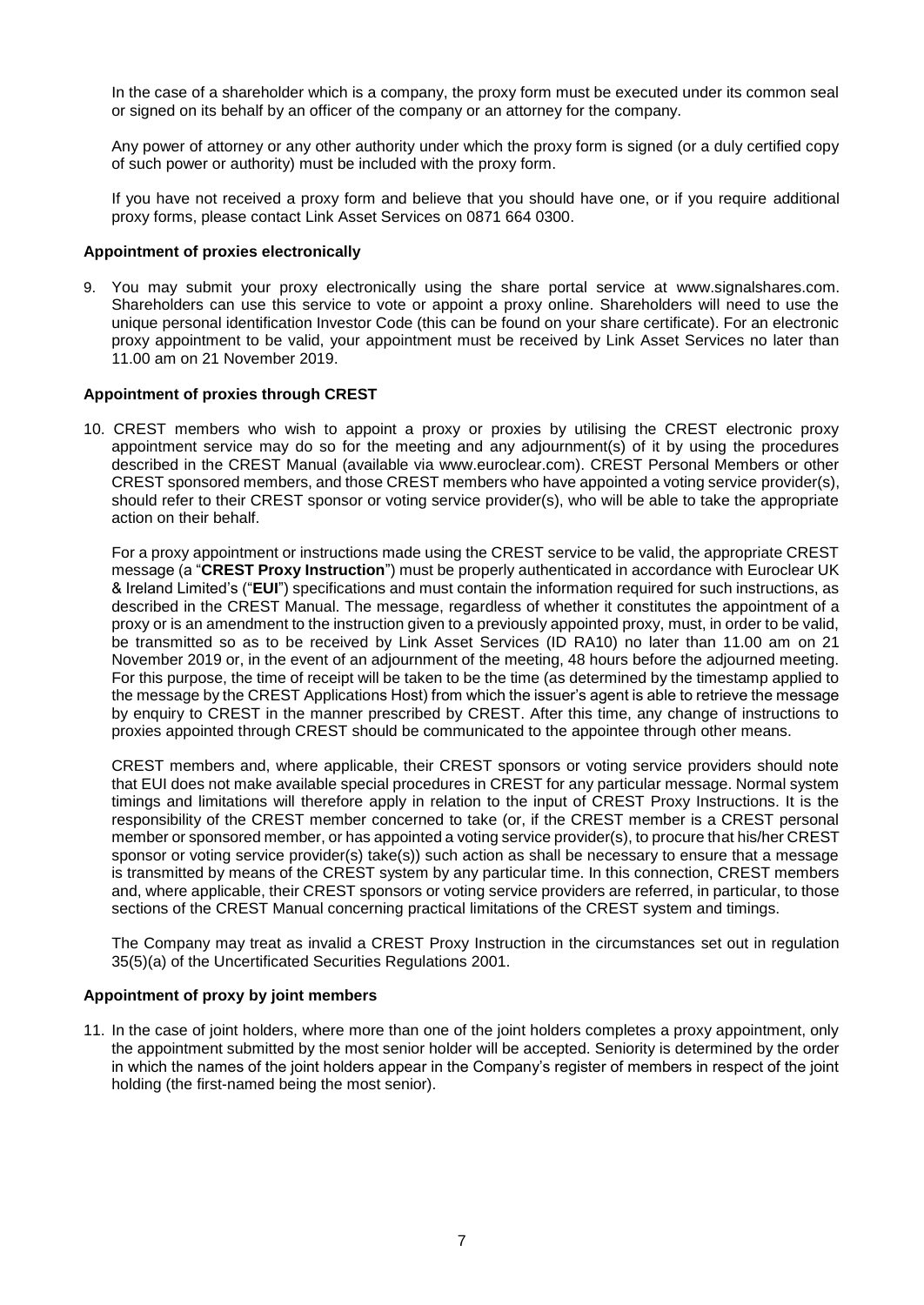## **Changing proxy instructions**

12. Shareholders may change proxy instructions by submitting a new proxy appointment using the methods set out above. Note that the cut-off time for receipt of proxy appointments also apply in relation to amended instructions; any amended proxy appointment received after the relevant cut-off time will be disregarded.

Where you have appointed a proxy using the hard-copy proxy form and would like to change the instructions using another hard-copy proxy form, please contact Link Asset Services on 0871 664 0300.

If you submit more than one valid proxy appointment, the appointment received last before the latest time for the receipt of proxies will take precedence.

#### **Termination of proxy appointment**

13. A shareholder may change a proxy instruction but to do so you will need to inform the Company in writing by sending a signed hard-copy notice clearly stating your intention to revoke your proxy appointment to Link Asset Services at PXS, Link Asset Services, 34 Beckenham Road, Beckenham, Kent, BR3 4TU In the case of a shareholder which is a company, the revocation notice must be executed under its common seal or signed on its behalf by an officer of the company or an attorney for the company. Any power of attorney or any other authority under which the revocation notice is signed (or a duly certified copy of such power or authority) must be included with the revocation notice.

The revocation notice must be received by Link Asset Services no later than 11.00 am on 21 November 2019

If you attempt to revoke your proxy appointment but the revocation is received after the time specified, your original proxy appointment will remain valid unless you attend the meeting and vote in person.

Appointment of a proxy does not preclude you from attending the meeting and voting in person. If you have appointed a proxy and attend the Meeting in person, your proxy appointment will automatically be terminated.

#### **Corporate representatives**

14. A corporation which is a shareholder can appoint one or more corporate representatives who may exercise, on its behalf, all its powers as a shareholder provided that no more than one corporate representative exercises powers over the same share.

#### **Issued shares and total voting rights**

15. As at 23 October 2019, which is the latest practicable date before publication of this notice, the Company's issued share capital comprised 495,277,294 ordinary shares of £0.01 each. Each ordinary share carries the right to one vote at a general meeting of the Company and, therefore, the total number of voting rights in the Company as at 23 October 2019 is 495,277,294.

The Company's website will include information on the number of shares and voting rights.

#### **Questions at the meeting**

- 16. Any member attending the meeting has the right to ask questions. The Company must answer any question you ask relating to the business being dealt with at the meeting unless:
	- (a) Answering the question would interfere unduly with the preparation for the meeting or involve the disclosure of confidential information.
	- (b) The answer has already been given on a website in the form of an answer to a question.
	- (c) It is undesirable in the interests of the Company or the good order of the meeting that the question be answered.